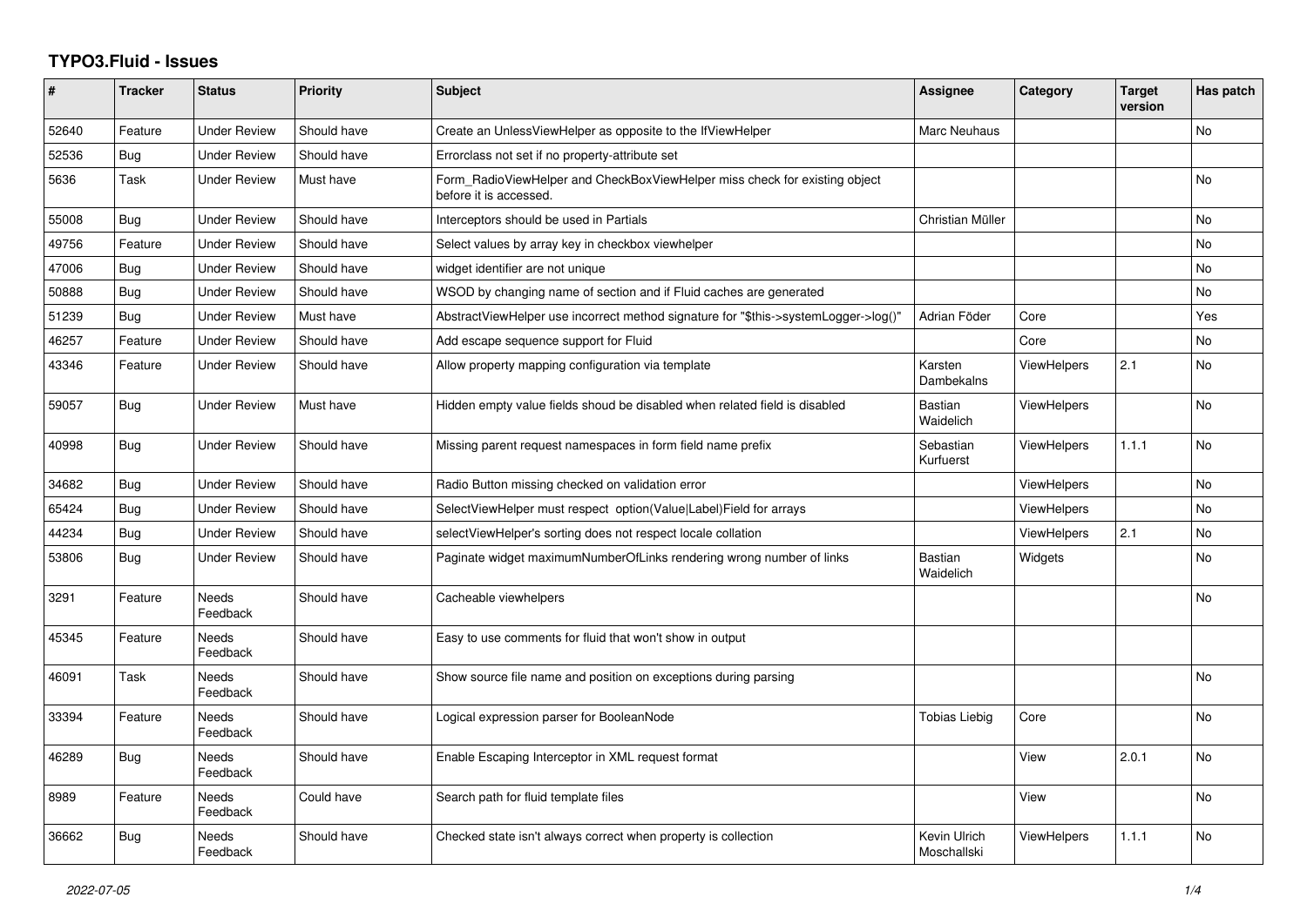| #     | <b>Tracker</b> | <b>Status</b>            | <b>Priority</b> | <b>Subject</b>                                                                                              | <b>Assignee</b>        | Category           | <b>Target</b><br>version | Has patch |
|-------|----------------|--------------------------|-----------------|-------------------------------------------------------------------------------------------------------------|------------------------|--------------------|--------------------------|-----------|
| 58862 | Bug            | <b>Needs</b><br>Feedback | Should have     | FormViewHelper doesn't accept NULL as value for \$arguments                                                 | Bastian<br>Waidelich   | ViewHelpers        |                          | Yes       |
| 8491  | Task           | Needs<br>Feedback        | Should have     | link.action and uri.action differ in absolute argument                                                      | Karsten<br>Dambekalns  | ViewHelpers        |                          | No        |
| 33628 | Bug            | Needs<br>Feedback        | Must have       | Multicheckboxes (multiselect) for Collections don't work                                                    | Christian Müller       | <b>ViewHelpers</b> |                          | No        |
| 28551 | Bug            | Accepted                 | Should have     | (v4) backport VHTest                                                                                        | Sebastian<br>Kurfuerst |                    |                          | No        |
| 9005  | Feature        | Accepted                 | Could have      | Fluid Template Analyzer (FTA)                                                                               | Sebastian<br>Kurfuerst |                    |                          |           |
| 5933  | Feature        | Accepted                 | Should have     | Optional section rendering                                                                                  | Sebastian<br>Kurfuerst | ViewHelpers        |                          | No        |
| 28554 | Bug            | New                      | Should have     | (v4) implement feature flag to disable caching                                                              |                        |                    |                          | No        |
| 28550 | <b>Bug</b>     | New                      | Should have     | (v4) make widgets cacheable, i.e. not implement childnodeaccess interface                                   |                        |                    |                          | No        |
| 28552 | <b>Bug</b>     | New                      | Should have     | (v5) write ViewHelper test for compiled run; adjust functional test to do two passes<br>(uncached & cached) |                        |                    |                          | No        |
| 40081 | Feature        | <b>New</b>               | Should have     | Allow assigned variables as keys in arrays                                                                  |                        |                    |                          | No        |
| 48355 | Feature        | New                      | Could have      | Assign output of viewhelper to template variable for further processing.                                    |                        |                    |                          |           |
| 46545 | Feature        | New                      | Should have     | Better support for arrays in options of SelectViewHelper                                                    |                        |                    |                          | No        |
| 38130 | Feature        | New                      | Should have     | Checkboxes and multiple select fields should have an assignable default value                               |                        |                    |                          | No        |
| 13045 | <b>Bug</b>     | New                      | Should have     | Entity decode of strings are different between if-conditions and output of variable                         |                        |                    |                          |           |
| 45153 | Feature        | New                      | Should have     | f:be.menus.actionMenuItem - Detection of the current select option is insufficient                          |                        |                    |                          | No        |
| 58921 | Bug            | New                      | Should have     | f:form.* VHs crash if NOT inside f:form but followed by f:form                                              |                        |                    |                          | No        |
| 49038 | <b>Bug</b>     | New                      | Must have       | form select does not select the first item if prependOptionValue is used                                    |                        |                    |                          | No        |
| 58983 | <b>Bug</b>     | New                      | Should have     | format.date does not respect linebreaks and throws exception                                                |                        |                    |                          | No        |
| 47669 | Task           | New                      | Should have     | FormViewHelper does not define the default request method                                                   |                        |                    |                          | No        |
| 28553 | <b>Bug</b>     | New                      | Should have     | improve XHProf test setup                                                                                   |                        |                    |                          | No        |
| 56237 | Task           | New                      | Should have     | in-line (Condition) View Helpers should not evaluate on parsing                                             |                        |                    |                          | No        |
| 57885 | <b>Bug</b>     | New                      | Must have       | Inputs are cleared from a second form if the first form produced a vallidation error                        |                        |                    |                          | No        |
| 37095 | Feature        | New                      | Should have     | It should be possible to set a different template on a Fluid TemplateView inside an<br>action               | Christopher<br>Hlubek  |                    |                          | No        |
| 28549 | Bug            | New                      | Should have     | make widgets cacheable, i.e. not implement childnodeaccess interface                                        |                        |                    |                          | No        |
| 42397 | Feature        | New                      | Should have     | Missing viewhelper for general links                                                                        |                        |                    |                          | No        |
| 36559 | Feature        | New                      | Could have      | New widget progress bar                                                                                     |                        |                    |                          | Yes       |
| 60271 | Feature        | New                      | Should have     | Paginate viewhelper, should also support arrays                                                             |                        |                    |                          | No        |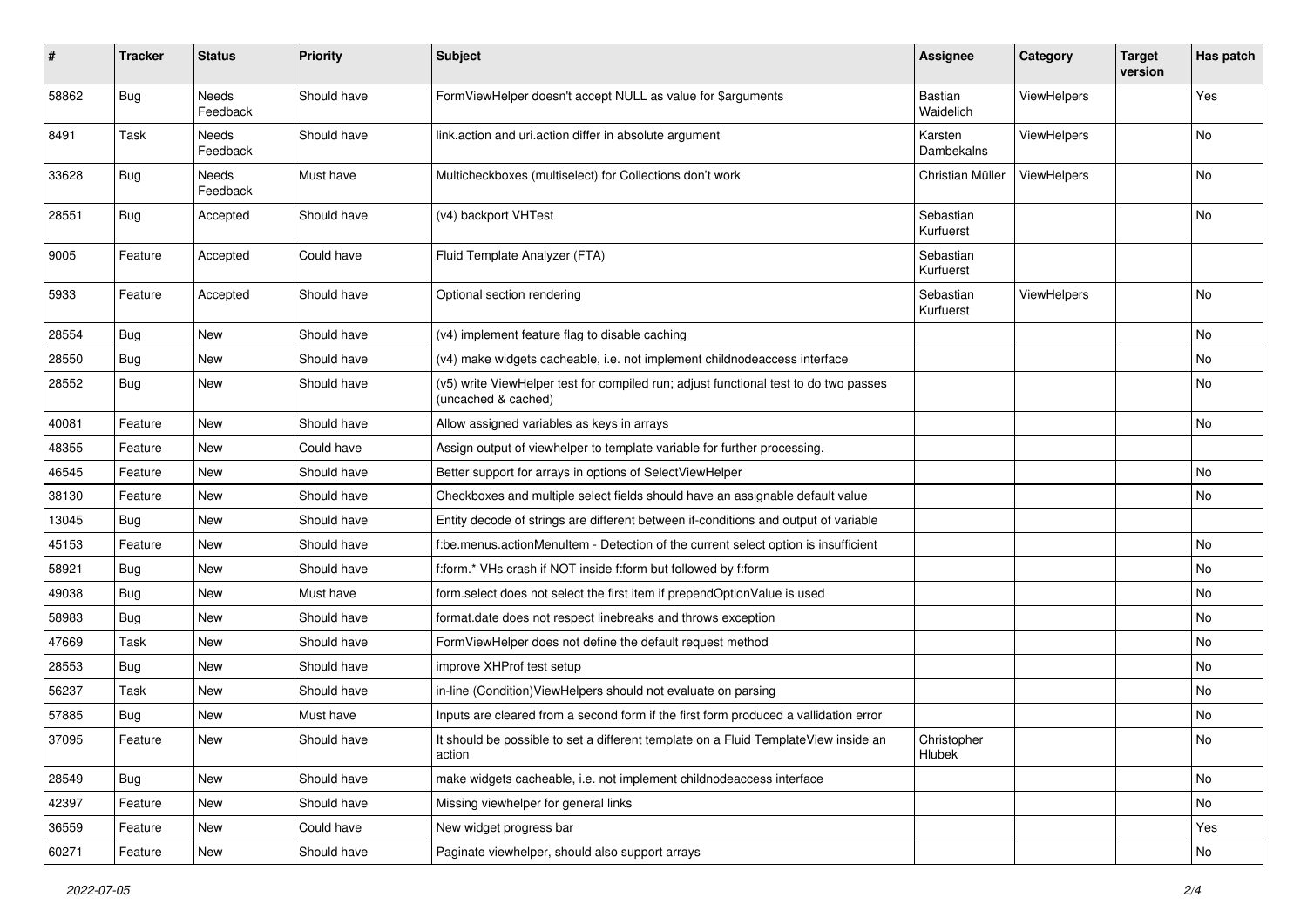| $\sharp$ | <b>Tracker</b> | <b>Status</b> | <b>Priority</b>      | <b>Subject</b>                                                                            | <b>Assignee</b>        | Category    | <b>Target</b><br>version | Has patch |
|----------|----------------|---------------|----------------------|-------------------------------------------------------------------------------------------|------------------------|-------------|--------------------------|-----------|
| 42743    | Task           | New           | Should have          | Remove inline style for hidden form fields                                                |                        |             |                          | <b>No</b> |
| 43071    | Task           | New           | Should have          | Remove TOKENS for adding fallback teplates in B                                           |                        |             |                          | No        |
| 33215    | Feature        | New           | Should have          | RFC: Dynamic values in ObjectAccess paths                                                 |                        |             |                          | No        |
| 9514     | Feature        | New           | Should have          | Support explicit Array Arguments for ViewHelpers                                          |                        |             |                          |           |
| 52591    | Bug            | New           | Should have          | The Pagination Widget broken for joined objects                                           |                        |             |                          | No        |
| 51277    | Feature        | New           | Should have          | ViewHelper context should be aware of actual file occurrence                              |                        |             |                          | No        |
| 52419    | Bug            | New           | Should have          | Wrong PHPDocs notation for default value inline f:translate viewhelper                    |                        |             | 2.0                      | No        |
| 12863    | Bug            | New           | Should have          | Attributes of a viewhelper can't contain a '-'                                            | Sebastian<br>Kurfuerst | Core        |                          | No        |
| 7608     | Feature        | New           | Could have           | Configurable shorthand/object accessor delimiters                                         |                        | Core        |                          | Yes       |
| 1907     | Feature        | New           | Could have           | Default values for view helpers based on context                                          |                        | Core        |                          |           |
| 62346    | Feature        | New           | Could have           | f:comment should have high precende                                                       |                        | Core        | 3.x                      | No        |
| 10472    | Feature        | New           | Could have           | Fluid Standalone distribution                                                             |                        | Core        |                          | No        |
| 32035    | Task           | New           | Should have          | Improve fluid error messages                                                              |                        | Core        |                          | Yes       |
| 4704     | Feature        | New           | Should have          | Improve parsing exception messages                                                        |                        | Core        |                          |           |
| 27607    | Bug            | New           | Must have            | Make Fluid comparisons work when first element is STRING, second is NULL.                 |                        | Core        |                          | No        |
| 30555    | Feature        | New           | Could have           | Make TagBuilder more extensible                                                           |                        | Core        |                          | No        |
| 39990    | Bug            | New           | Should have          | Same form twice in one template: hidden fields for empty values are only rendered<br>once |                        | Core        |                          | No        |
| 3481     | Bug            | New           | Should have          | Use ViewHelperVariableContainer in PostParseFacet                                         |                        | Core        |                          | No        |
| 33551    | <b>Bug</b>     | New           | Must have            | View helper values break out of a partial scope                                           | Sebastian<br>Kurfuerst | Core        |                          | No        |
| 60181    | Feature        | New           | Could have           | Caching mechanism for Fluid Views/Templates                                               |                        | View        |                          | No        |
| 45394    | Task           | New           | Should have          | Forwardport Unit test for standalone view                                                 |                        | View        |                          | No        |
| 43072    | Task           | New           | Should have          | Remove TOKENS for adding templates fallback in Backporter                                 |                        | View        |                          | No        |
| 38369    | Bug            | New           | Must have            | Resource ViewHelpers should not fall back to request package                              |                        | View        |                          | No        |
| 60003    | Feature        | New           | Should have          | Add required-Attribute to f:form.password                                                 |                        | ViewHelpers |                          | <b>No</b> |
| 36410    | Feature        | New           | Should have          | Allow templates to send arguments back to layout                                          |                        | ViewHelpers |                          | No        |
| 9950     | Task           | New           | Should have          | Binding to nested arrays impossible for form-elements                                     |                        | ViewHelpers |                          |           |
| 26664    | Task           | New           | Won't have this time | Clean up Form ViewHelpers                                                                 |                        | ViewHelpers |                          | No        |
| 30937    | Bug            | New           | Should have          | CropViewHelper stringToTruncate can't be supplied so it can't be easily extended          |                        | ViewHelpers |                          | Yes       |
| 3725     | Feature        | New           | Could have           | <b>CSS Engine</b>                                                                         | Christian Müller       | ViewHelpers |                          | No        |
| 54284    | Bug            | New           | Should have          | Default Option for Switch/Case VH                                                         |                        | ViewHelpers |                          | No        |